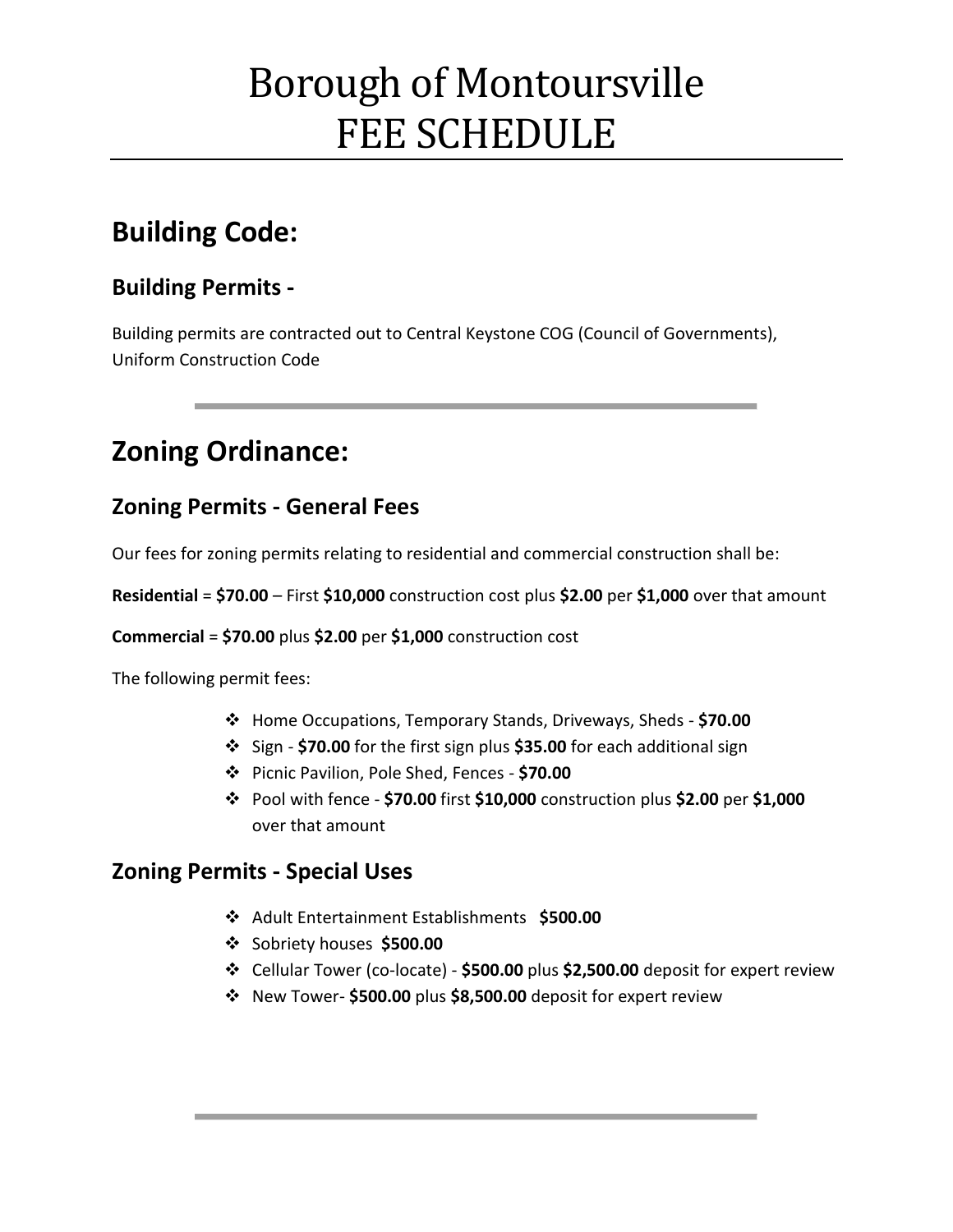## **Zoning Hearing Board Hearings:**

In addition to the fees specified below, each applicant for a Hearing before the Montoursville Borough Zoning Hearing Board shall also be responsible for assuming one-half of the appearance fee charged by the stenographer to record the hearing proceedings. The cost of the original transcript and additional copy(ies) shall be paid by the person(s) requesting such copy(ies).

## **Variance Hearings –**

A fee of **\$600.00**, payable in advance, shall accompany each application for a hearing before the Borough Zoning Hearing Board involving a request for a variance for a residential or nonresidential use. An additional fee of **\$150.00** shall be assessed for each continuance of a hearing granted at the request of the applicant.

## **Appeal Hearings –**

A fee of **\$600.00**, payable in advance, shall accompany each application for a hearing before the Borough Zoning Hearing Board involving the appeal of a decision made by the Zoning Officer or the municipal engineer in administration of the Borough Zoning Ordinance regarding a residential use. An additional fee of **\$150.00** shall be assessed for each continuance of a hearing granted at the request of the applicant.

## **Special Exception Hearings –**

A fee of **\$600.00**, payable in advance, shall accompany each application for a hearing before the Borough Zoning Hearing Board involving the request for a special exception. An additional fee of **\$150.00** shall be assessed for each continuance of a hearing granted at the request of the applicant.

## **Ordinance Validity Challenge or Request for Interpretation –**

A fee of **\$1,250.00**, payable in advance, shall accompany each application for a hearing before the Borough Zoning Hearing Board involving a validity challenge of the Borough Zoning Ordinance or a request for an interpretation of Zoning Ordinance provisions. An additional fee of **\$150.00** shall be assessed for each continuance of a hearing granted at the request of the applicant.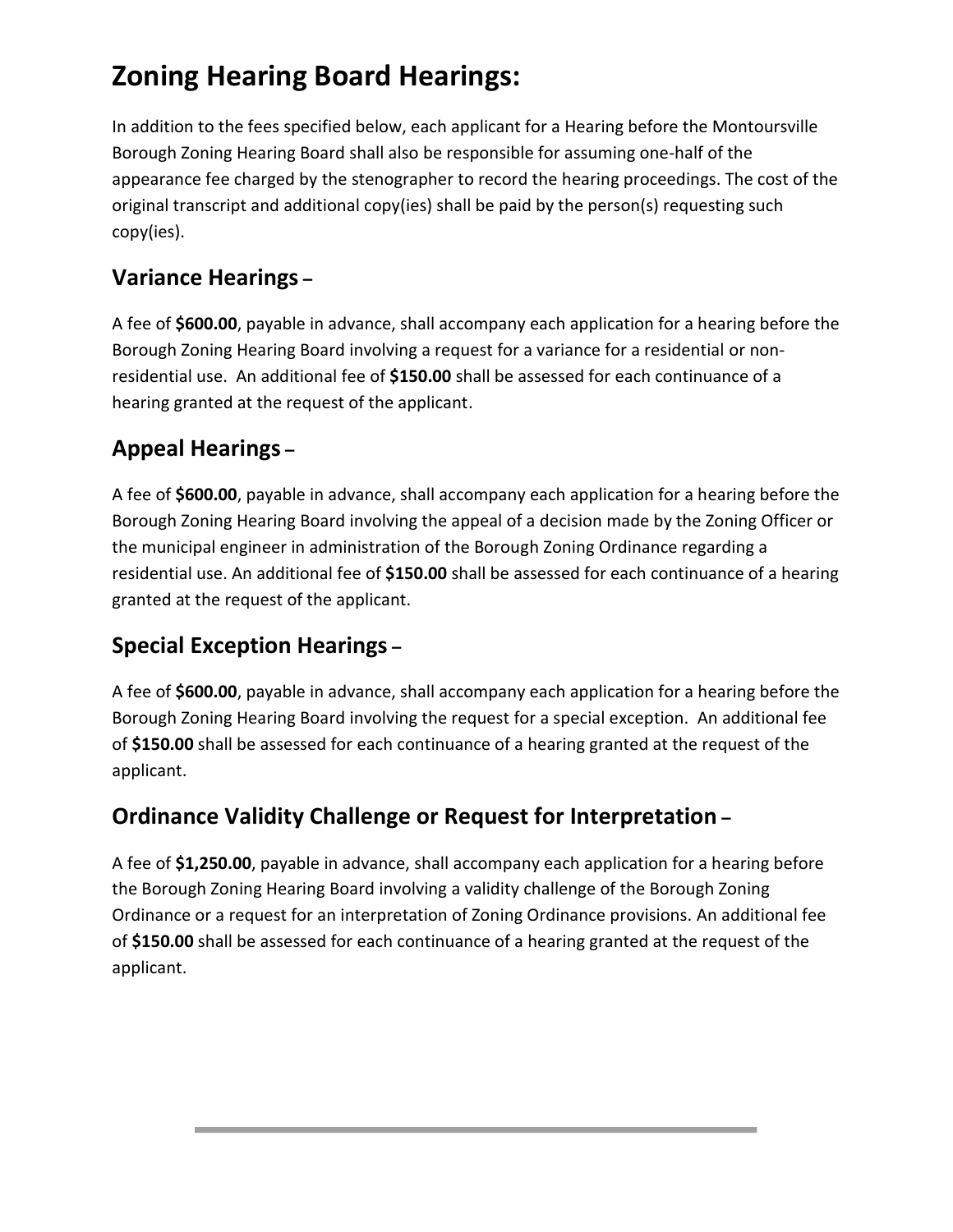## **Borough Council Hearings:**

In addition to the fees specified below, each applicant for a hearing before the Montoursville Borough Council shall also be responsible for assuming one-half of the appearance fee charged by the stenographer to record the hearing proceedings when such record is required or determined appropriate by the Borough. The cost of the original transcript and any additional copies shall be paid by the person(s) requesting such copy(ies).

## **Conditional Use Hearing –**

A fee of **\$600.00**, payable in advance, shall accompany each application for a hearing before the Borough Council involving a request for a conditional use. An additional fee of **\$150.00** shall be assessed for each continuance of a hearing granted at the request of the applicant.

## **Ordinance Amendment and /or Map Change Hearings –**

A fee of **\$2,250.00** (rezoning with amendment), **\$1,250.00** (rezoning only), or **\$1,000.00** (zoning amendment), payable in advance, shall accompany each application for a hearing before the Borough Council requesting an amendment to the Borough Zoning Ordinance and/or a change in the Borough Zoning Map. An additional fee of **\$150.00** shall be assessed for each continuance of a hearing granted at the request of the applicant.

### **Appeals and Curative Amendments –**

A fee of **\$1,250.00**, payable in advance, shall accompany each application for a hearing before the Borough Council where an appeal is filed pursuant to Section 909.1.(b) of the Pennsylvania Municipalities Planning Code, or for an application requesting a curative amendment of the Borough Zoning Ordinance. An additional fee of **\$150.00** shall be assessed for each continuance of a hearing granted at the request of the applicant.

## **Occupancy Permit:**

## **Commercial Occupancy Permit –**

Business Registration Fee **\$70.00**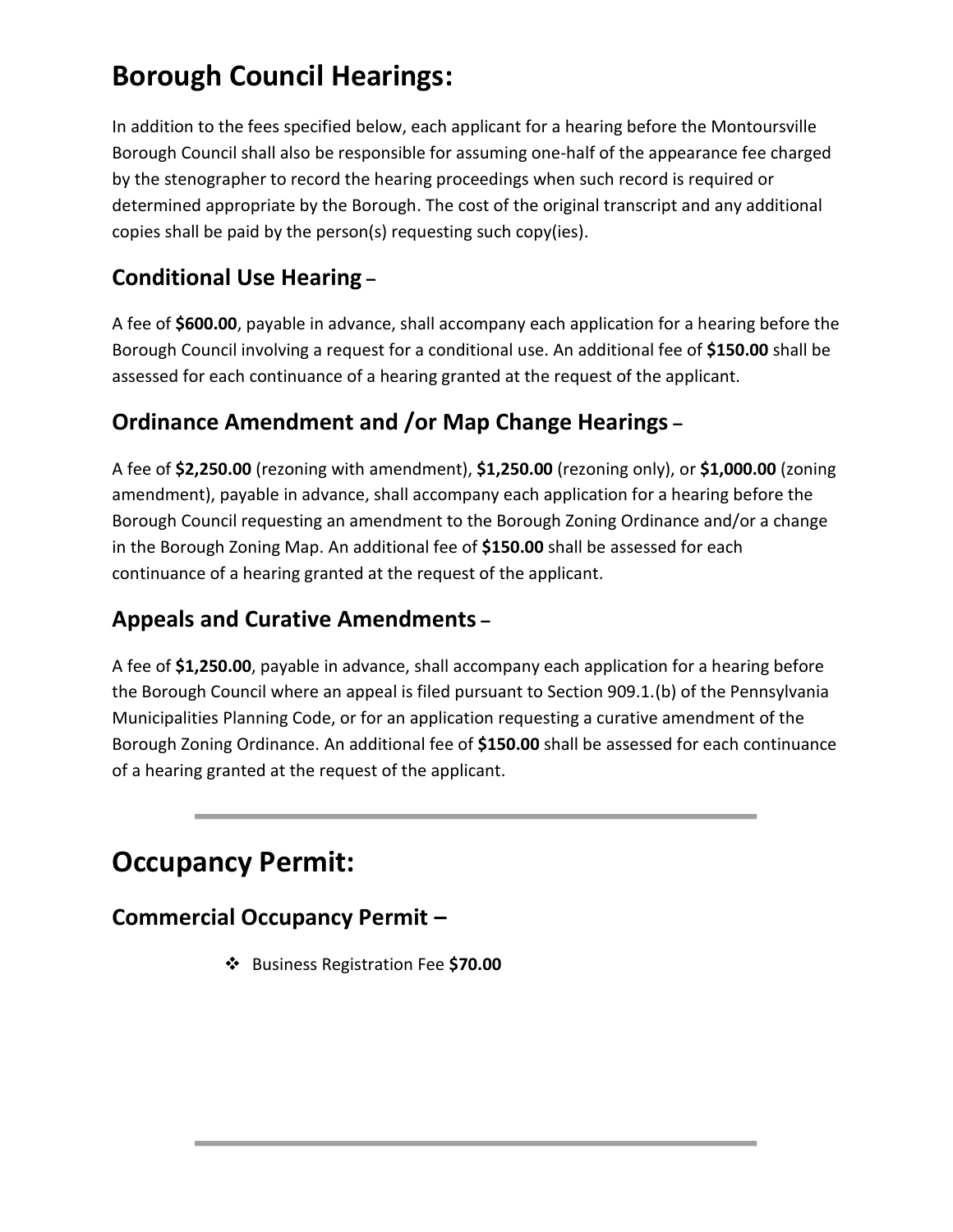## **Subdivision & Land Development Ordinance:**

### **Sketch Plans –** No Charge

### **Final Plans –**

- **Subdivisions – \$600.00** per plan plus (**\$300.00** if preliminary approval granted) plus **\$25.00** for each resulting lot or dwelling unit shown on the plan
- **Land Developments**
	- Residential Developments **\$600.00** per plan **(\$300.00** if preliminary approval granted)
	- Non-Residential Developments **\$600.00** per plan (**\$300.00** if preliminary approval granted)

**NOTE: County Plan Review Fees –** The application shall be responsible for assuming all cost associated with the review of the subdivision and /or land development plans by the Lycoming County Planning Commission according to the fee schedule and procedure established by the Lycoming County Board of Commissioners

## **Storm Water:**

#### **Stormwater Plans – \$600.00** per plan

### **Borough Administrative Fees – \$35.00** per hour

The application shall reimburse the Borough for the cost associated with the review of the Storm Water Management Plan and (BMPs) Best Management Practices Operation and Maintenance Plan by the Borough's Engineer.

The Borough will be reimbursed for the cost of site inspections including, but not limited to, pre-construction meetings, inspections during construction of storm water BMPs, and final inspection upon completion of the storm water BMPs.

The Borough will be reimbursed for the cost associated with reviews, evaluations and/or inspections of the work associated with the implementation and on-going and long term activities and task of the BMP Operations and Maintenance Plan.

The applicant shall reimburse the Borough for cost associated with sampling and analysis of water samples of existing conditions, conditions during construction and conditions during the BMP Operations and Maintenance Plan, as well as the evaluation of such water quality samples.

The applicant will be responsible for any fees that are required by the Lycoming County Conservation District for reviews of the (E & S) Erosion and Sediment Control Plan.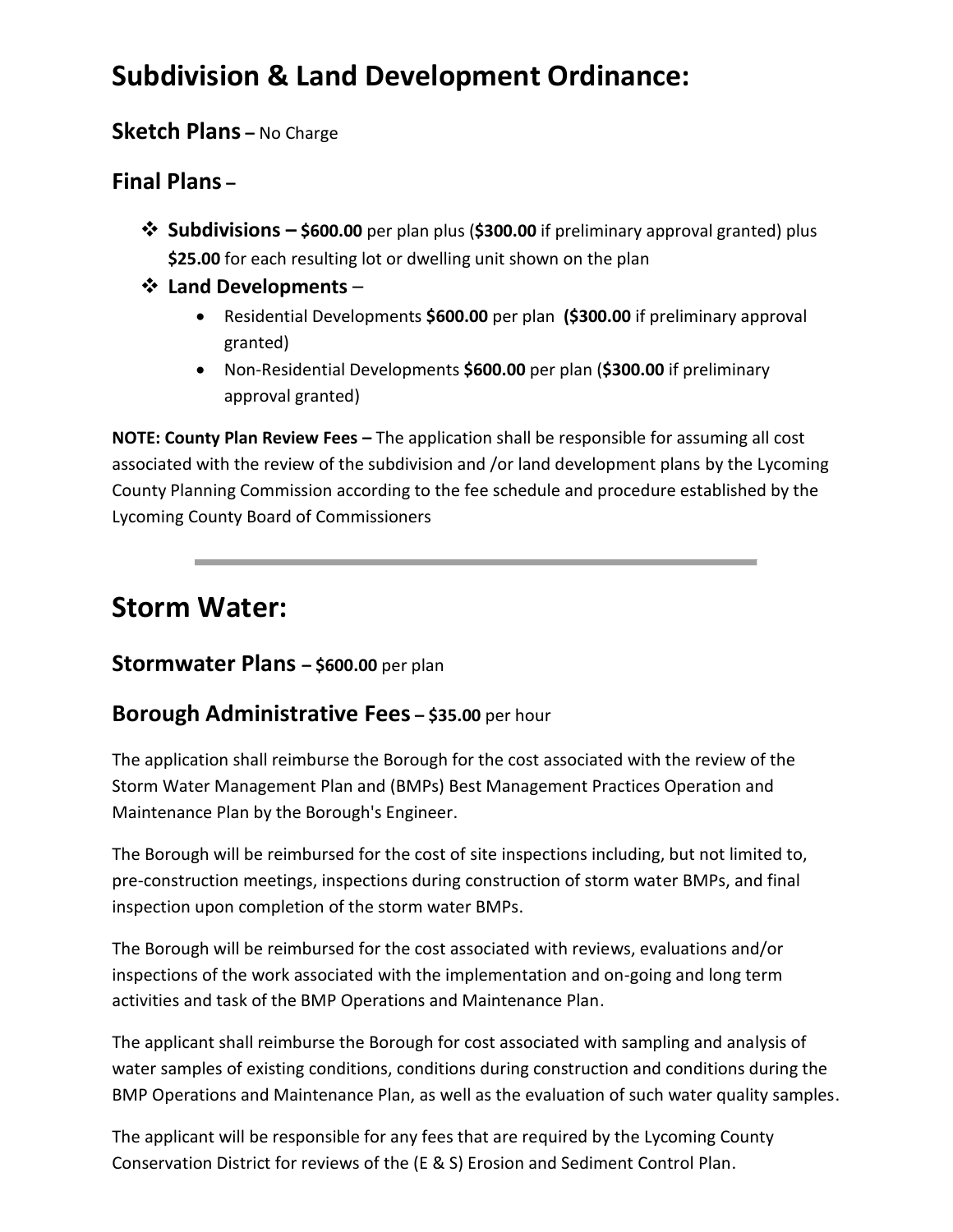## **Floodplain Management Ordinances:**

#### **Minor Development Permit– \$140.00**

• Improvement to structure, accessory building.

#### **Development Permit** – **\$600.00**

• Elevation of structure, any human-made change to real estate, dredging filling, grading, paving, excavation, mining, drilling operations or storage of equipment or materials.

#### **Floodplain Occupancy Permit – \$70.00**

• Includes inspection.

## **Other Codified Ordinances:**

#### **Peddling & Soliciting – \$50.00** per request

### **Police Reports –**

- Non Reportable Accident **\$20.00**
- Reportable Accident **\$15.00**
- Incident Report (Borough Resident) **\$5.00**
- Incident Report (Non Resident) **\$10.00**
- Fingerprint **\$10.00**

#### **Health License –**

Fees determined by PA Department of Agriculture.

## **Park Pavilions & Event Permits:**

#### **Pavilions –**

|              | Morning       | Afternoon      |                 |
|--------------|---------------|----------------|-----------------|
| Pavilion No. | 8:00AM-2:00PM | 3:00PM - Close | <b>Full Day</b> |
| $\div$ #1    | \$40.00       | \$40.00        | \$75.00         |
| $\div$ #2    | \$40.00       | \$40.00        | \$75.00         |
| $\div$ #4    | \$40.00       | \$40.00        | \$75.00         |
| ❖ #5         | \$50.00       | \$50.00        | \$95.00         |
| ❖ #6         | \$50.00       | \$50.00        | \$95.00         |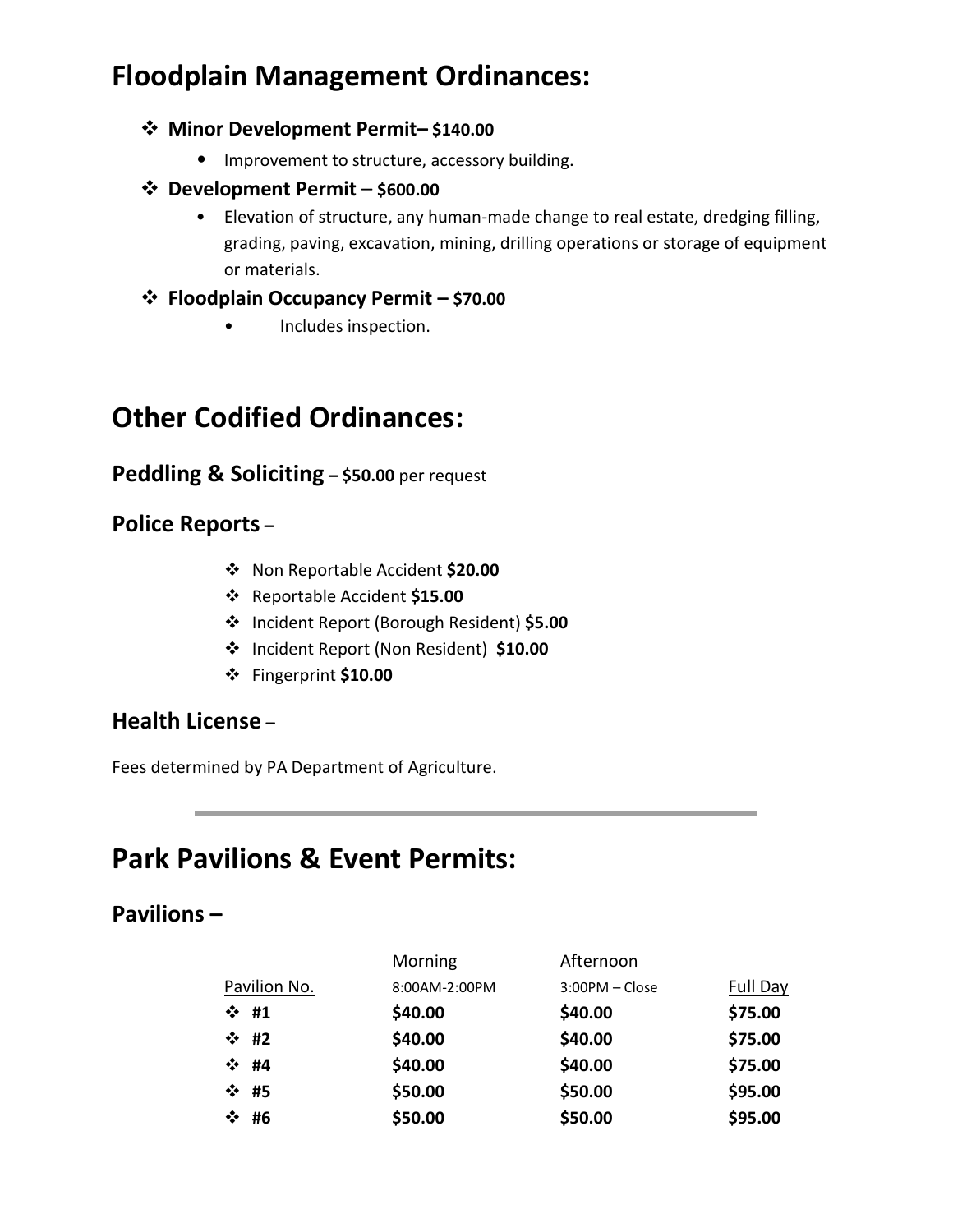### **Event Permit –**

- Morning (8:00AM 2:00PM) **\$50.00**
- Afternoon (3:00PM to Close) **\$50.00**
- Full Day **\$90.00**
- Pavilion (additional fee) – **Applicable Pavilion Fee**
- Gazebo (additional fee) **\$25.00**
- Use of covered bridge **No Fee**
- ❖ Softball/Baseball Tournaments
	- one field for one day **\$200.00**
	- two fields for one day **\$275.00**
	- both fields for two full days –**\$350.00**
- $\triangleleft$  Summer Day Camp Full Day
	- 0-49 Children **\$25.00**
	- 50-100 Children **\$50.00**
	- 100+ Children **\$90.00**

Events permits are based upon the recommendation of the Recreation Board and approval by Borough Council.

## **Right-To-Know Fees:**

- Postage **Actual Cost**
- Copies **\$.25** per page
- Certified Copies **\$5.00** per public record
- $\div$  Specialized documents (example but not limited to, blue prints, color copies, non-standard sized documents) – **Actual Cost**
- Facsimile/Audio/Video/Other Media **Actual Cost**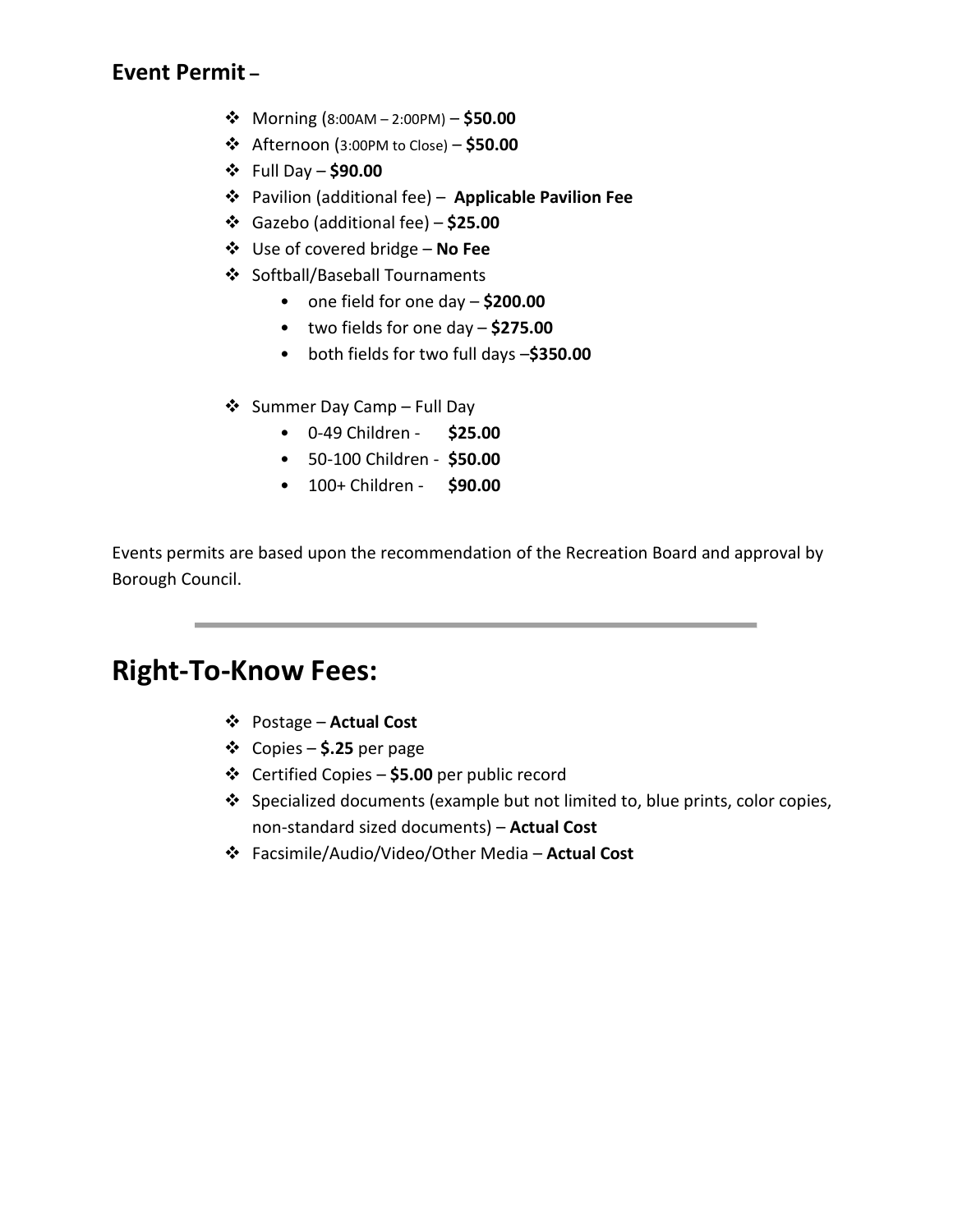## **Related to Street Permits:**

### **Permit Application Fees** –

Application fees charged to defray costs incurred by the Borough in reviewing and processing the application and plans, including the preliminary review of the site location identified in the application, whether or not a permit is issued and processed shall be as follows:

- Application Fee **\$50.00**
- $\cdot$  Supplement Fee (each 6 month time extension) (each submitted change) **\$10.00**

### **General Permit Inspection Fee** –

General inspection fees charged to defray costs incurred by the Borough in spot inspections of permitted work or subsequent inspections after the permitted work has been completed and to monitor compliance with the permit shall be as follows:

**<sup>❖</sup> Surface Openings** – This fee is calculated on the total linear feet of the opening being permitted with different areas of the right-of-way.

Total linear feet of opening (each 100 feet increment or fraction thereof):

- Opening in pavement **\$40.00**
- Opening in shoulder **\$20.00**
- Opening outside pavement and shoulder **\$10.00**

If a longitudinal opening simultaneously occupies two or more highway areas identified in the above paragraph, only the higher fee will be charged. Linear distances shall be measured to the nearest foot.

- **Surface opening of less than 36 square feet** For example, service connections performed independently of underground facility installation, pipe line repairs (each opening):
	- Opening in pavement **\$30.00**
	- Opening in shoulder **\$15.00**
	- Opening outside pavement and shoulder **\$10.00**

If an opening simultaneously occupies two or more highway areas identified in above paragraphs, only the higher fee will be charged

**Non-Emergency test holes in pavement or shoulder (each hole) \$5.00**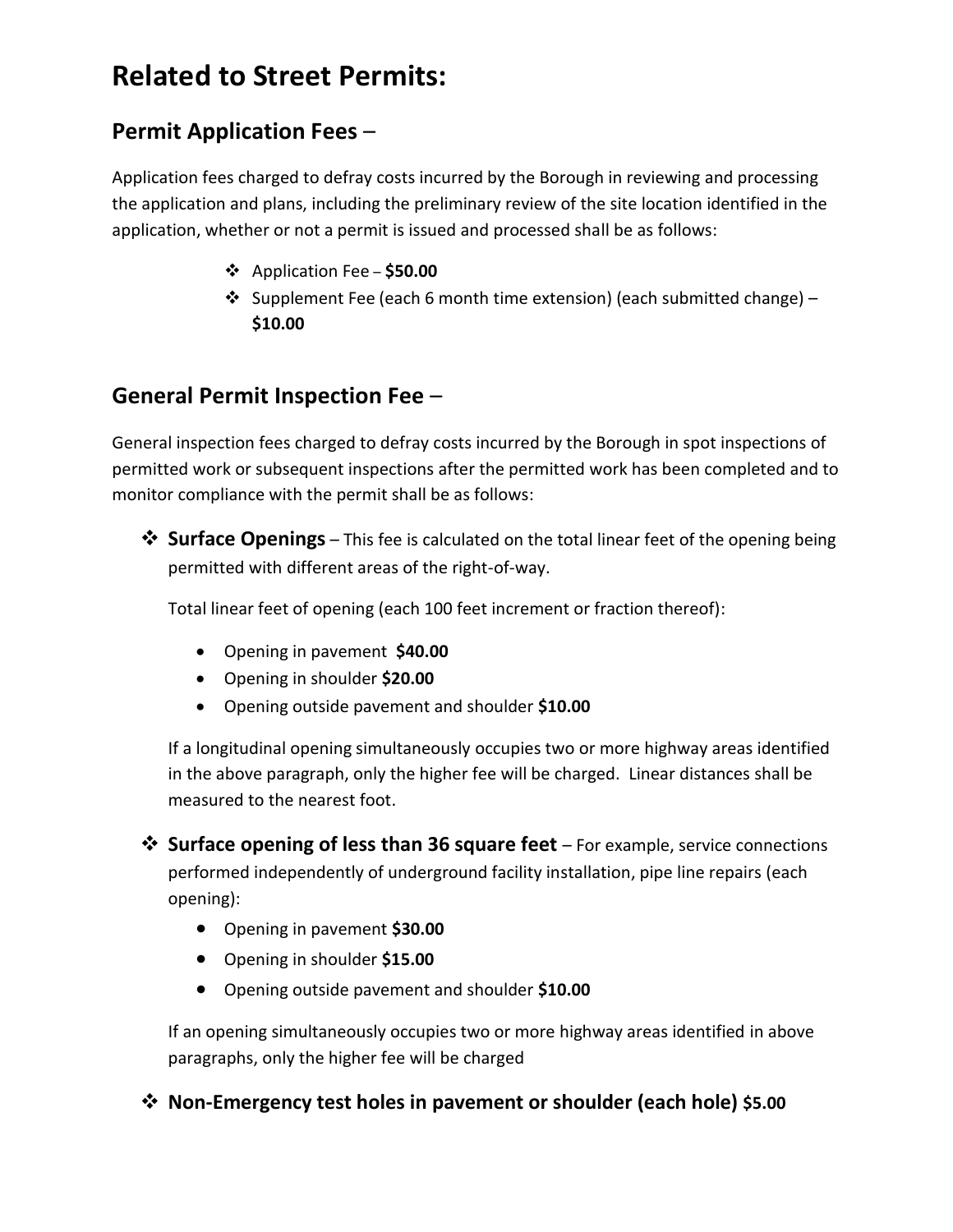## **Additional Fees –**

If the Borough anticipates that the cost of reviewing the required application information or inspecting the permitted work will exceed the application or inspection fees listed in this section by a significant amount, the following additional fees will be assessed:

- $\clubsuit$  Additional application fee The Borough will estimate the additional amount of salary, overhead and expenses and prepare a reimbursement agreement for execution by the applicant. Borough review of the permit application will commence on the effective date of the agreement.
- ◆ Additional inspection fees If the Borough determines that the permitted work is of sufficient magnitude or importance to warrant assignment of one or more persons to inspect the permitted work on a more that spot inspection basis, the permit will so indicate and the permittee shall be charged for additional salary, overhead and expenses incurred by the Borough for inspection.
- $\triangle$  Charge calculation The charges will be calculated either on an actual cost basis or a standard unit cost basis.
- $\clubsuit$  Invoices The Borough will provide an itemized invoice for additional fees owed the Borough.

## **Rental Ordinance:**

### **Rental Inspections –**

#### **General Fees –**

- Single Family Dwellings **\$45.00** per dwelling unit
- Duplex Dwellings **\$45.00** per dwelling unit
- Multi Family 3-6 **\$45.00** per dwelling unit
- Multi Family 7 or more **\$45.00** per dwelling unit
- **Re-inspection Fee – \$25.00**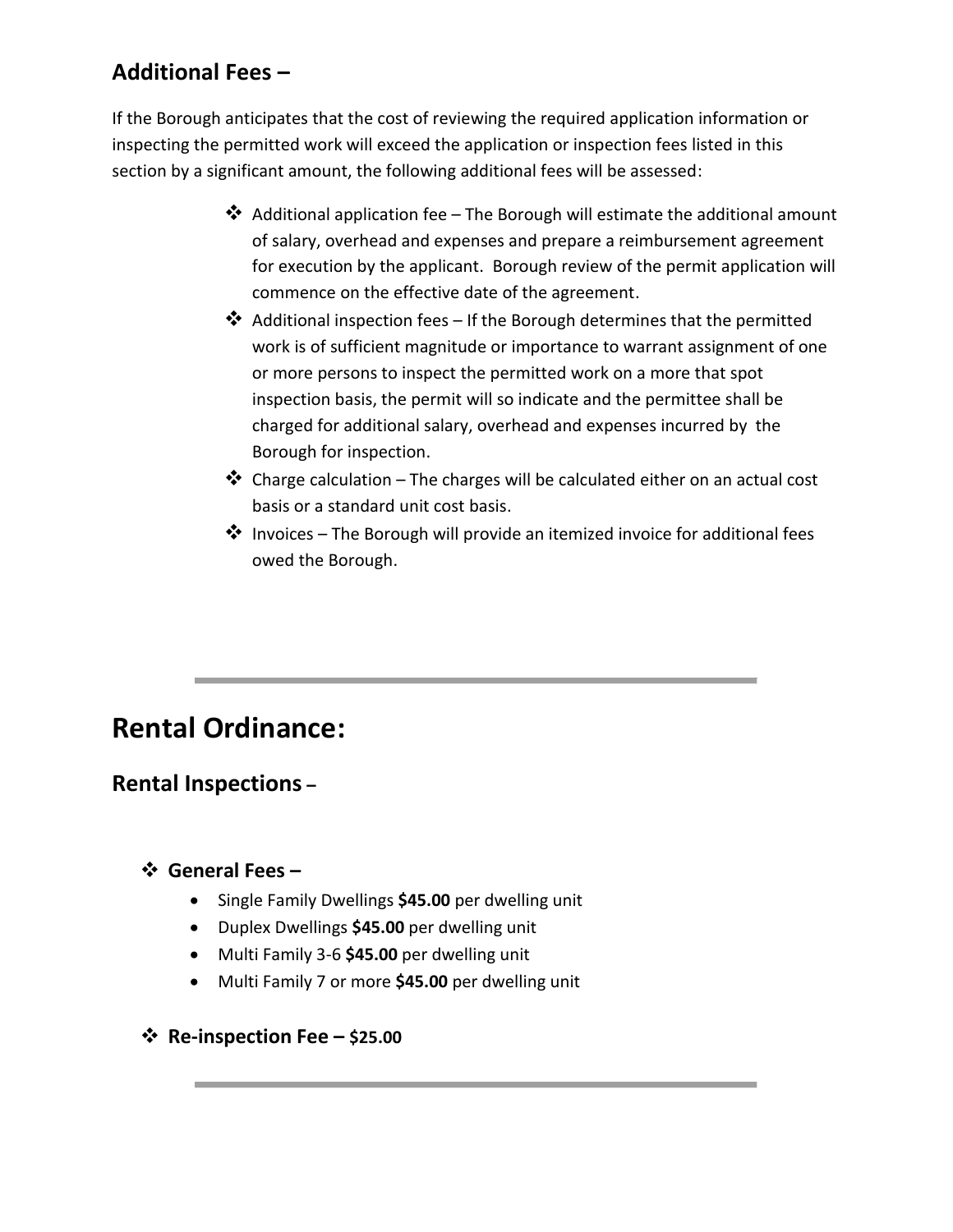## **Water Ordinance:**

### **Water Rates –**

#### **Residential –**

 0 to 3,000 gallon minimum **\$32.50** per quarter + 3,001 gallons billed at **\$8.00** per 1,000 gallons per quarter

#### **Commercial –**

 0 to 6,000 gallon minimum **\$65.00** per quarter + 6,001 gallons billed at **\$8.00** per 1,000 gallons per quarter

#### **Bulk –**

**•** \$8.00 per 1,000 gallons

#### $\div$  Bulk Gas −

- 0 to 2,000,000 gallons billed at **\$10.00** per 1,000 gallons + 2,000,001 gallons billed at **\$9.00** per 1,000 gallons
- **Final Read – \$25.00**
- **Unscheduled Meter Read – \$25.00**
- **Meter Damage Service Fee – \$35.00**
- **Curb Box Service Fee – \$50.00**
- **Reconnect Fee – \$100.00**

### **Tapping Fees –**

| <b>Meter size</b> | <b>Max Capacity (gpm)</b> | <b>EDU Equiv</b> | <b>Tapp Fee</b>     |  |
|-------------------|---------------------------|------------------|---------------------|--|
| 5/8"              | 20                        | 1                | 1,418.00<br>\$.     |  |
| 3/4"              | 30                        | 1.5              | \$2,127.00          |  |
| 1"                | 50                        | 2.5              | \$3,545.00          |  |
| 11/2"             | 100                       | 5                | 7,090.00<br>$\zeta$ |  |
| יי ?              | 160                       | 8                | \$11,344.00         |  |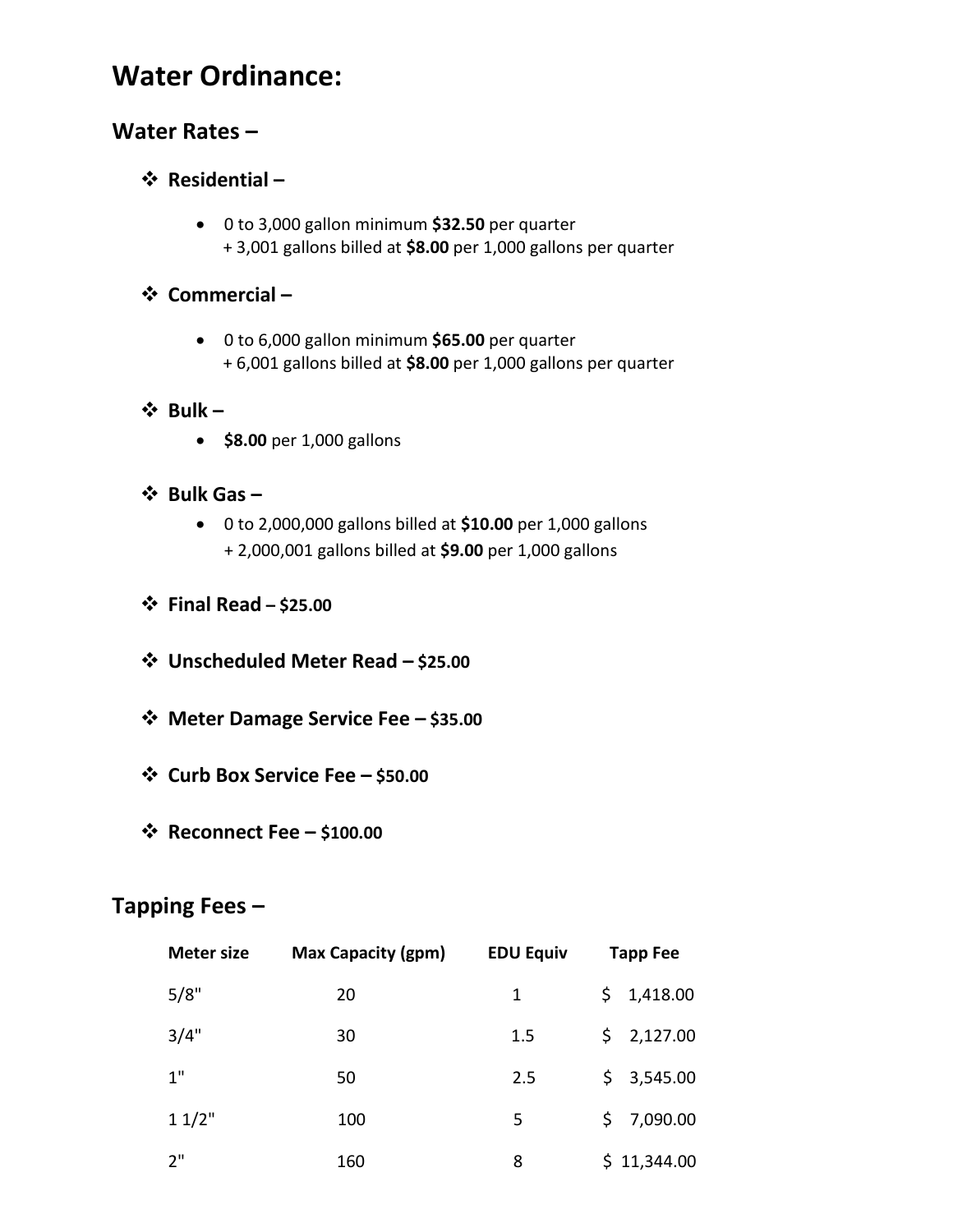| 3"  | 320  | 16  | \$22,688.00  |
|-----|------|-----|--------------|
| 4"  | 500  | 25  | \$35,450.00  |
| 6"  | 1000 | 50  | \$70,900.00  |
| 8"  | 1600 | 80  | \$113,440.00 |
| 10" | 4000 | 200 | \$283,600.00 |
|     |      |     |              |

## **Miscellaneous Fees:**

## **SEO Services -**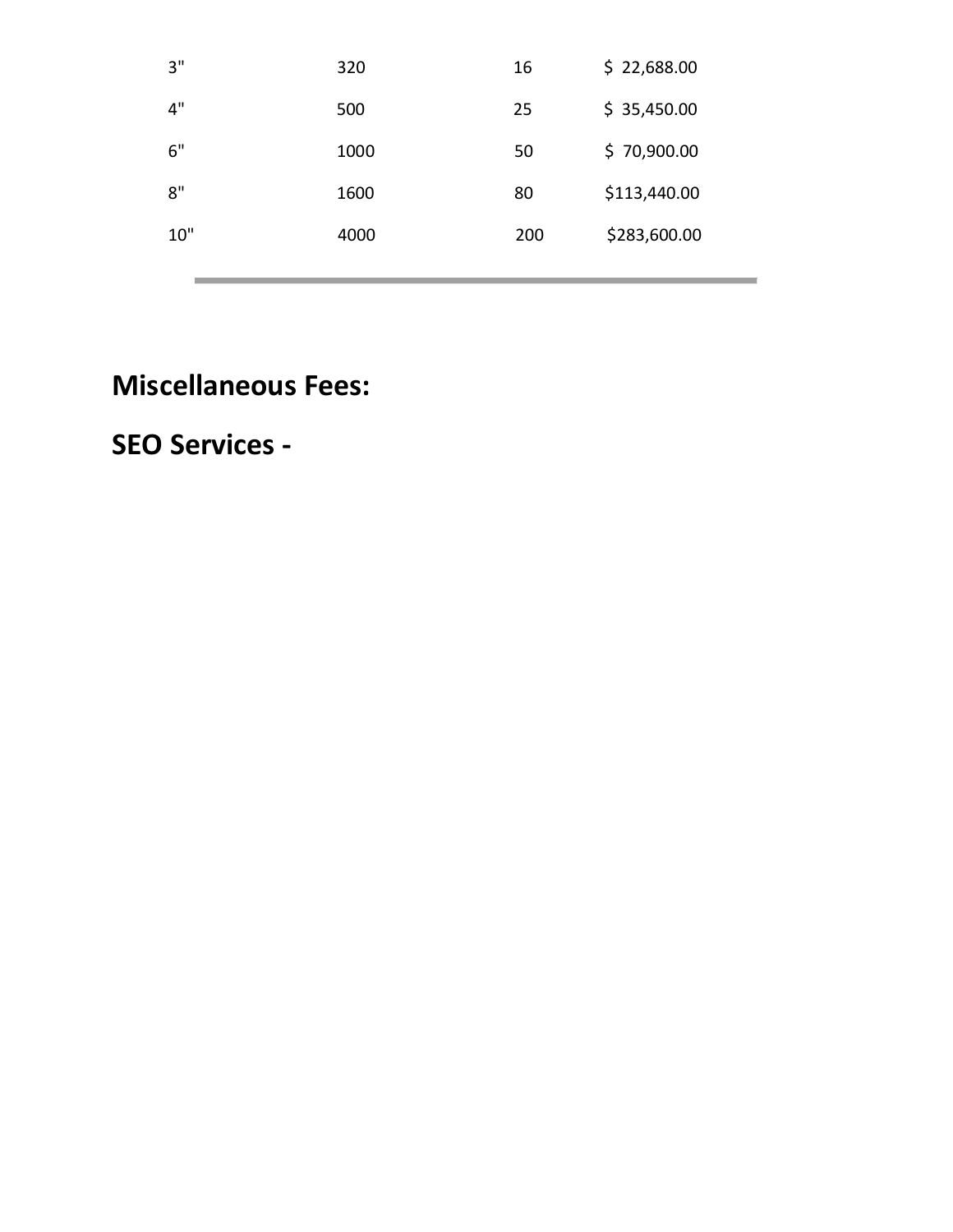#### **EXHIBIT A S.E.O. FEE SCHEDULES EFFECTIVE JANUARY 1, 2021**

A fee of \$1000.00 for a residential conventional system shall be paid to the Township at time of application along with any Township application fees. Commercial land development or subdivision may require additional fees. Residential fees that exceed the \$1000.00 shall be paid to the Township, by the applicant before final inspection. Any funds left over will be refunded to applicant. Please be aware that failure to properly complete the application, submit necessary fees at the proper time, and/or properly prepare necessary soils tests may result in lengthy delays and additional expense in the processing of your application.

#### **NEW SYSTEMS - Application Fees**

| Plus millage, IRS allowance. |  |
|------------------------------|--|

#### **REPAIR AND MODIFICATION PERMITS**

| ank renlacement | \$25000 |
|-----------------|---------|

#### **SUBDIVISONS** (no reimbursement applies)

| 2 Probes, maximum, 1 - EDU, (DEP may require more soils probes as needed) 60.00 ea\$ 160.00                    |  |
|----------------------------------------------------------------------------------------------------------------|--|
| 2 perc tests are required by DEP for some lots, primary site and alternate site6 holes per perc test \$ 360.00 |  |
|                                                                                                                |  |
|                                                                                                                |  |
|                                                                                                                |  |
|                                                                                                                |  |

#### **OTHER FEES**

| Investigations of violation and malfunctions, yearly inspections and any municipal time incurred plus                                                                                                                                                                                                        |
|--------------------------------------------------------------------------------------------------------------------------------------------------------------------------------------------------------------------------------------------------------------------------------------------------------------|
|                                                                                                                                                                                                                                                                                                              |
|                                                                                                                                                                                                                                                                                                              |
|                                                                                                                                                                                                                                                                                                              |
|                                                                                                                                                                                                                                                                                                              |
|                                                                                                                                                                                                                                                                                                              |
| Working with soil scientist on alternate systems \$60.00per hour. Min. fee of \$180.00                                                                                                                                                                                                                       |
|                                                                                                                                                                                                                                                                                                              |
|                                                                                                                                                                                                                                                                                                              |
| All fees include the cost of ordinary office expenses, postage, photocopying and stationary. Certified mail. \$60.00                                                                                                                                                                                         |
| *These permits/waivers are subject to Township ordinance and approval.                                                                                                                                                                                                                                       |
| $\mathbf{A}$ 11 $\mathbf{C}$ , $\mathbf{C}$ , $\mathbf{C}$ , $\mathbf{C}$ , $\mathbf{C}$ , $\mathbf{C}$ , $\mathbf{C}$ , $\mathbf{C}$ , $\mathbf{C}$ , $\mathbf{C}$ , $\mathbf{C}$ , $\mathbf{C}$ , $\mathbf{C}$ , $\mathbf{C}$ , $\mathbf{C}$ , $\mathbf{C}$ , $\mathbf{C}$ , $\mathbf{C}$ , $\mathbf{C}$ , |

All fees are plus mileage, state allowance. Min. fee for mileage \$10.00

**SEO SERVICES** 570-435-3633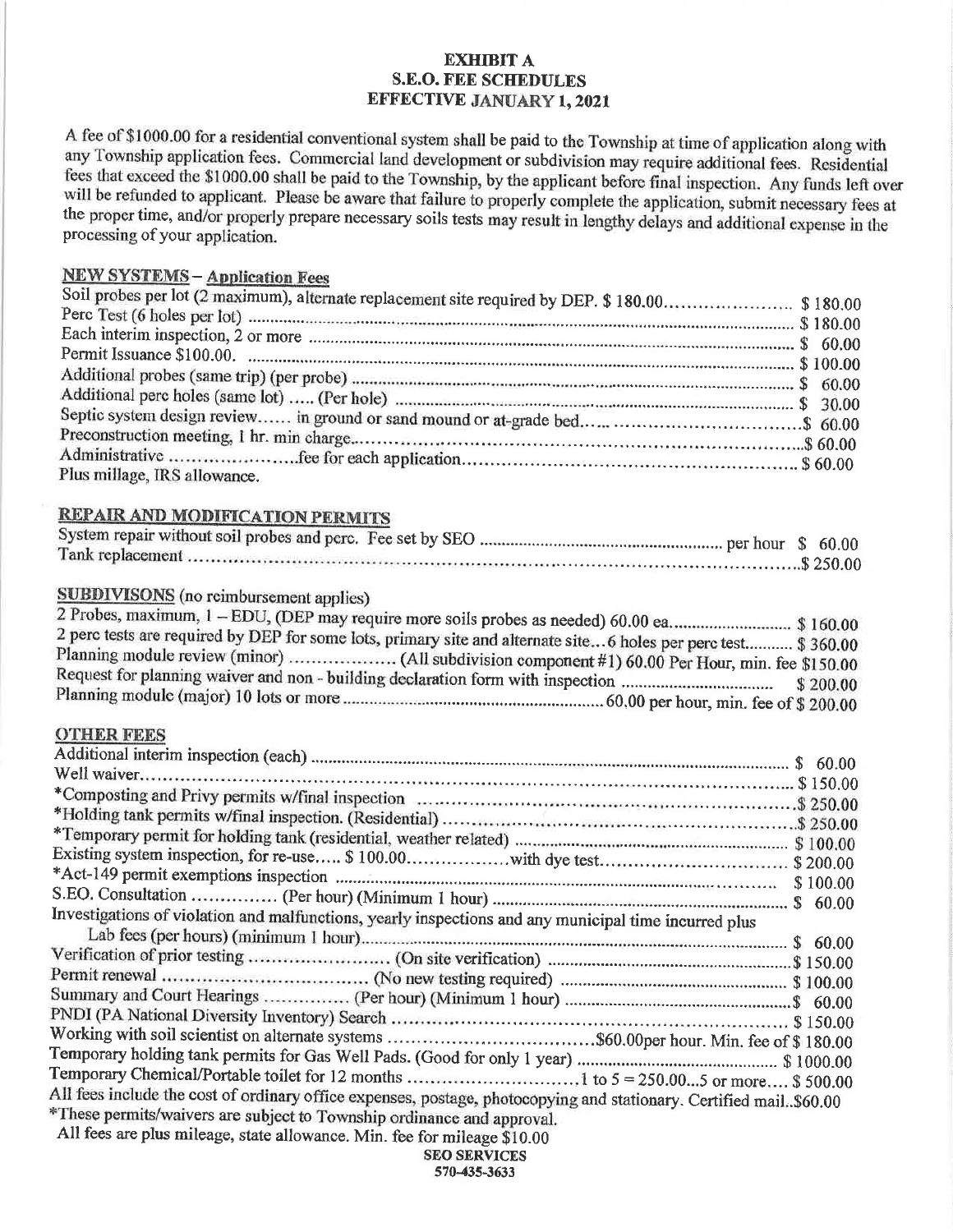#### **S.E.O. FEE SCHEDULES** continued

### FOLLOWING FEES WILL APPLY TO IRSIS - ALTERNATE AND EXPERIMENTAL SYSTEMS:

- 1. A fee of \$1000.00 will be required with the formal application. Additional fees for testing will vary depending on the site and soil.
- A permit fee of \$200.00 will be charged from initial application fee at the time of permit issuance.  $2.$
- 3. A fee of \$180 will be charged from initial application fee for the three inspections (\$60.00 each) necessary the first year.
- A fee of \$200.00 will be due with the system design for review. 4.
- An escrow fee of \$400.00 is due at the time of inspection. 5.
- A one-time Register and Recording fee of \$60.00 is due at the time of permit issuance. 6.
- A fee of \$250.00 is due for the three laboratory fees necessary the first year. 7.
- 8. Inspection fees after the first year will be \$60.00 each, plus two lab fees of \$\_\_\_\_\_\_\_\_\_\_ each, which are due on the anniversary of occupancy.

Mileage shall be paid at the current rate the IRS is allowing  $\sim$ cents per mile Plus fees, except where noted (no mileage).

Primary SEO, Jami Nolan #3587

Alternate SEO's, Robert L. Bertin #1434

Jed Nolan #3806

Craig June #3898